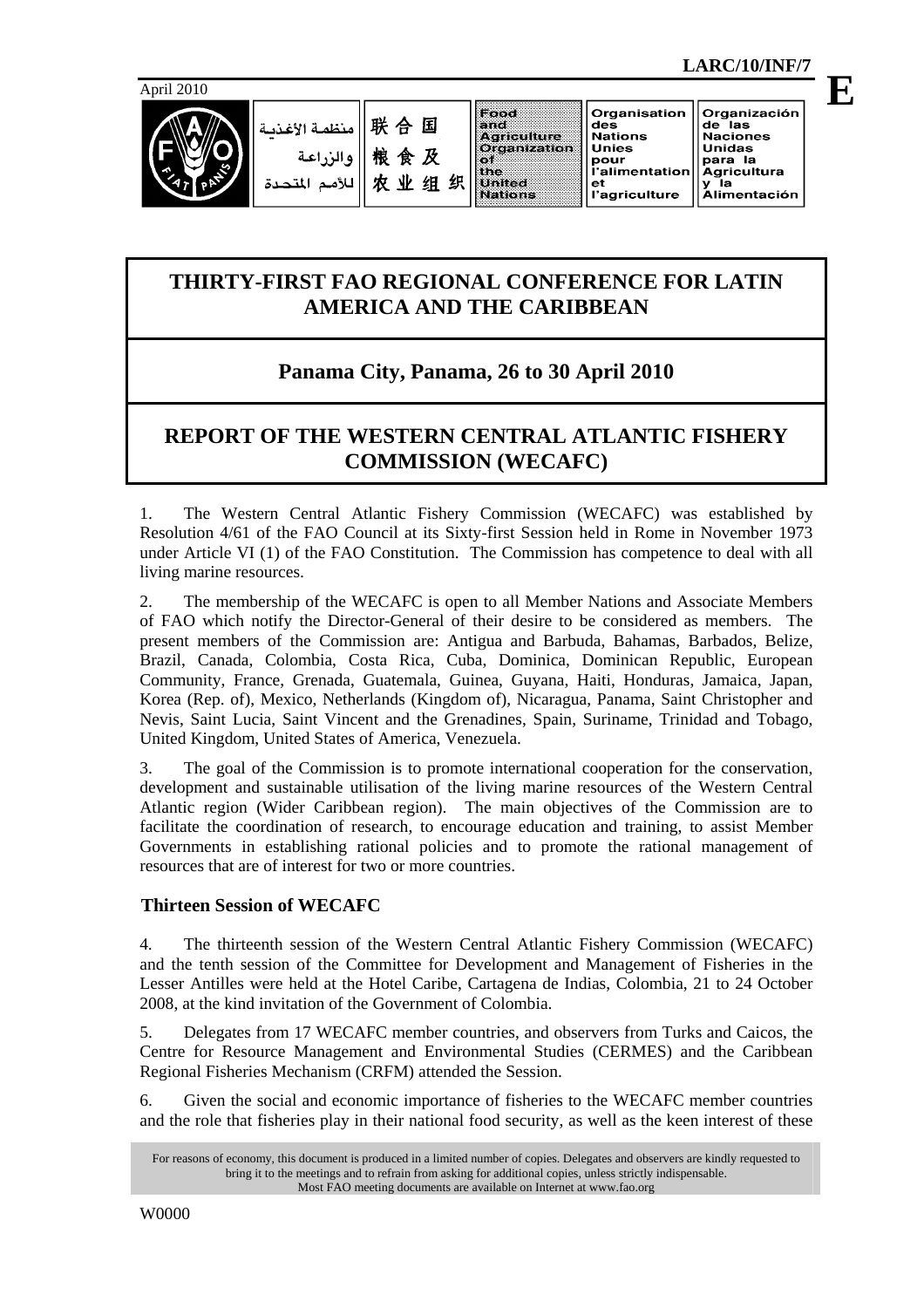countries in seeing that regional cooperation for the conservation and management of these fisheries resources is facilitated through WECAFC, as a unique and neutral forum, it was considered important and useful to inform the FAO Regional Conference for Latin America and the Caribbean on the outcome of the Thirteenth Session of the Commission.

## **Main Decisions and Recommendations of the Commission**

## **Intersessional Activities**

7. The Commission expressed satisfaction with the work of the WECAFC *ad hoc* working groups during the intersessional period and their achievements:

- a. Three Working Groups were held to discuss status and management of very important species and species groups in the region, namely Queen conch, *Strombus gigas* (meeting held in Jamaica, 1–5 May 2006), Spiny lobster, *Panulirus argus* (Merida, Mexico, 19–29 September 2006), and flying fish (Trinidad and Tobago, 20–26 July 2008).
- b. Under the Working Group on the Shrimp and Groundfish fisheries in the Brazil-Guianas shelf, Trinidad and Tobago and Venezuela had conducted a bilateral assessment for the shrimp and groundfish fisheries in the Gulf of Paria – Orinoco Delta. Results of this activity were also presented to and discussed with fishing industry stakeholders.
- c. IFREMER1 organized a meeting of the Working Group on Sustainable use of moored FAD2 fishing in the Lesser Antilles, Guadeloupe, 4–8 December 2006, and finalized the project proposal for the strengthening of regional cooperation on the use of moored FADs in the Lesser Antilles region. Potential funding sources were identified to which the project would be submitted.

8. The Commission noted the substantial FAO/WECAFC technical assistance to the region. The FAO FishCode STF Project in collaboration with OSPESCA3 promoted the following activities, mainly focused on Central-American countries:

- a. Support to the improvement of routine fisheries monitoring in Central America.
- b. Improvement of information on status and trends of Queen conch capture fishery in the Caribbean region.
- c. Increasing the profile of artisanal fisheries in the national policies of Nicaragua.

9. A number of activities have been conducted in the region with the support of the FAO Technical Assistance Programme (TCP), the FAO TCP Facility, and Trust Fund Projects funded by United Nations Environment Programme - Caribbean Environment Programme and the Government of Japan.

#### **The Scientific Advisory Group (SAG) of WECAFC**

10. The Commission noted the SAG statement about the decline of effectiveness of the fishery management over the last decade throughout the region. The Commission also noted that the SAG had called on Members to urgently reverse this trend to avoid that the already poor status of many resources would deteriorate further.

11. Several participants reported that management initiatives recently taken in their country have been effective or are promising for future improvements, noting that results from new fishery management measures need time for their outcomes to be realized.

 <sup>1</sup> IFREMER, Institut français de recherche pour l'exploitation de la mer

<sup>&</sup>lt;sup>2</sup> FAD, Fish Aggregating Devices

<sup>3</sup> OSPESCA, Organización del Sector Pesquero y Acuícola del Istmo Centroamericano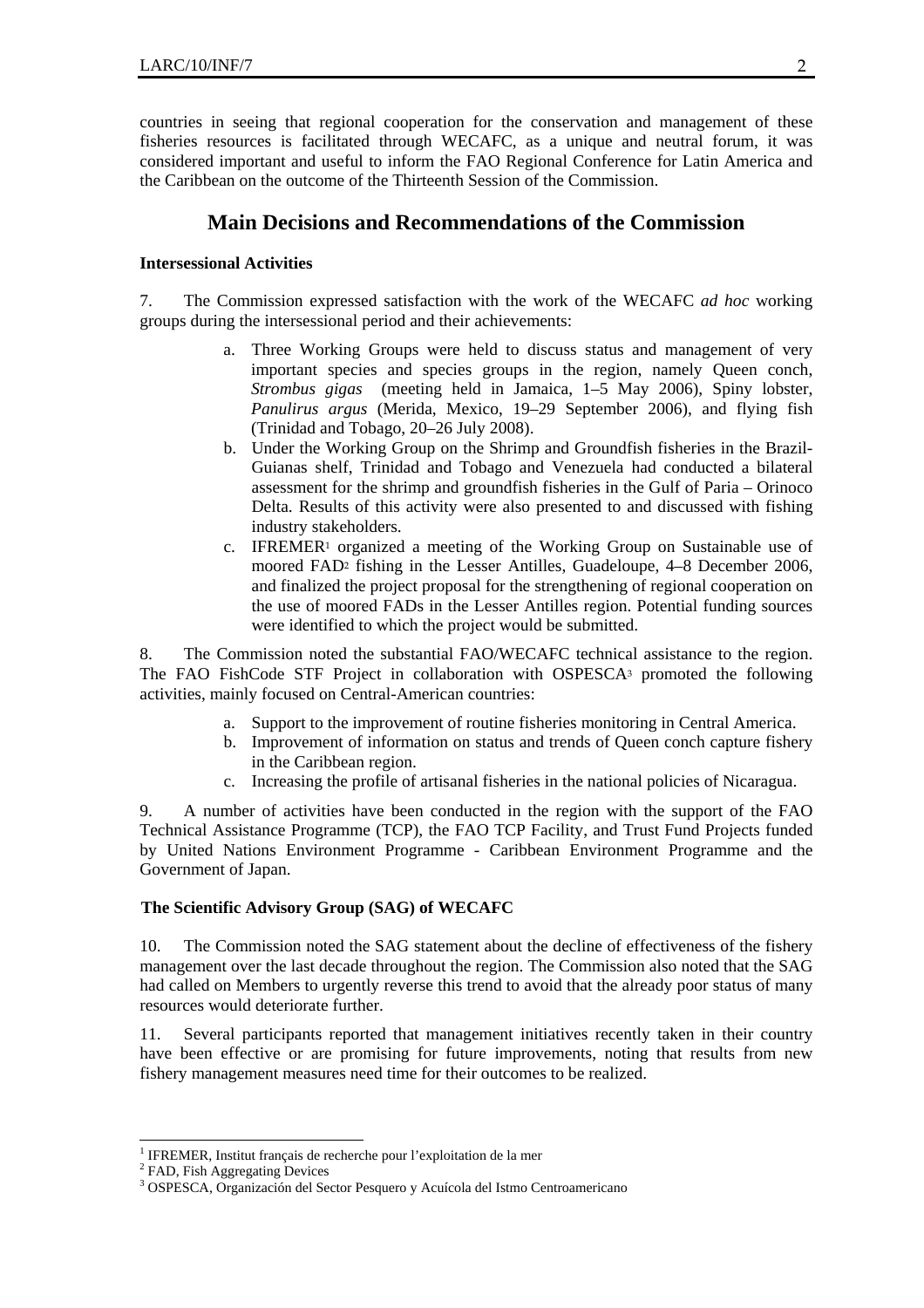### **National Workshop on Nassau Grouper (20–21 October 2008)**

12. A Regional Workshop on Nassau grouper, which was coordinated by the Caribbean Fishery Management Council (CFMC) and WECAFC, was held on 20 and 21 October 2008, prior to the WECAFC Session. Representatives from 17 countries attended the workshop.

13. The Nassau grouper workshop recommended that WECAFC and the CFMC establish an *ad hoc* Nassau grouper working group (NGW). The main purpose of the group is to foster regional cooperation in the management and conservation and restoration of Nassau grouper stocks in the WECAFC region; and to include coordination and harmonization of efforts for the management and conservation of the Nassau grouper. This group should meet in two years, prior to the fourteenth session of WECAFC. Other countries not present at the workshop should be invited to participate in the NGW.

14. The Nassau grouper workshop agreed that the management of Nassau grouper is more effective at the national level and countries should take national actions to be harmonized at the regional level. The meeting recognized that closed seasons is one of the most effective ways of protecting spawning aggregations when this species is more vulnerable to fishing. Given that spawning is linked to the full moon phase, this fact should be taken into consideration when determining the period for the closed season when a full moon occurs late in November or early in March.

15. The Commission accepted and endorsed the recommendations of the workshop.

## **Strengthening of WECAFC. Rules of procedure**

16. The eleventh session of the Commission (Grenada 2003) established an Intersessional Working Group (IWG) for the strengthening of WECAFC. The twelfth session of the Commission requested the IWG to prepare, in assistance with the FAO Fisheries Department, draft Rules of procedure for WECAFC for adoption by the thirteenth session of the Commission. The draft Rules of procedure were circulated to the members of the IWG and the persons selected by member governments to attend the thirteenth session of WECAFC for their review, suggestions and comments.

17. The Commission endorsed the recommendation and adopted the proposed rules of procedure

## **The status of fishery resources in the WECAFC region**

18. The Secretariat highlighted the general trend of decreasing landings of reef fishes including groupers not elsewhere identified (nei), snappers and jobfishes and others. Attention was also drawn to the decrease in recorded catches of oceanic large pelagics, common octopus and queen conch while catches of coastal large pelagics, sharks and seabob shrimp have increased in recent years, probably indicating increasing fishing effort.

19. A number of countries reported on progress in development of national plans of action (NPOA) for conservation and management of sharks. Several countries referred to progress and problems in management of their fisheries for Caribbean spiny lobster. It was suggested that WECAFC could assist in coordinating regional harmonization of regulations.

20. Some countries referred to the difficulties of monitoring and managing multi-species fisheries and to the problems faced by countries in securing adequate funds and human resources from their governments for monitoring catches and effort. It was noted that effective management was only possible if it could be based on reliable information and statistics.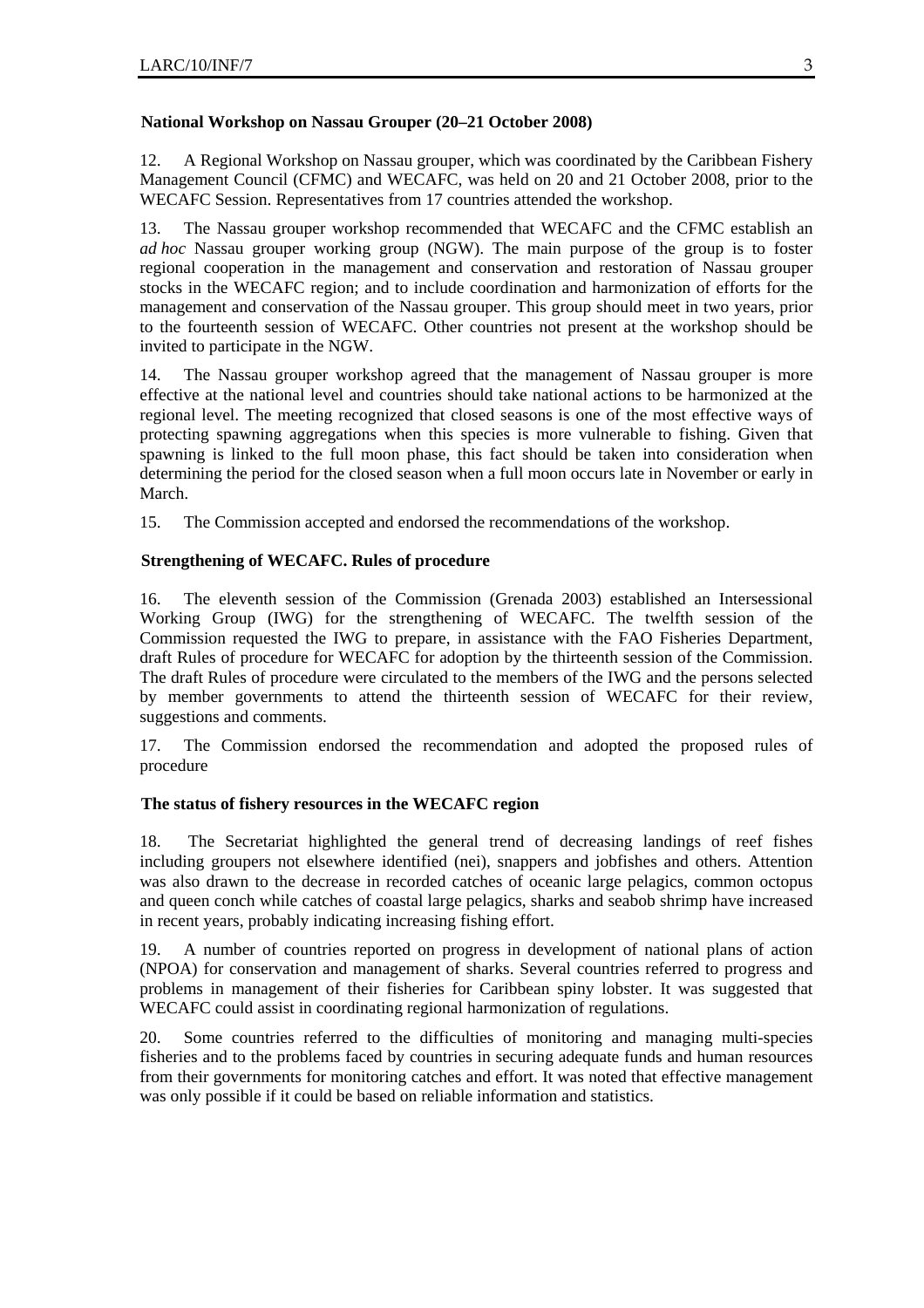#### **Status and trends of fisheries and aquaculture in the WECAFC region**

21. Increased international awareness on the need to ensure the sustainability of fisheries resources has accelerated actions to promote the establishment of adequate normative and institutional frameworks and practices for fisheries sustainable development. This process is posing significant challenges to countries' national governance in terms of institutional structure changes as well as on the improvement of policy formulation systems and processes and management practices. Some countries supported the suggestion to organize a regional workshop to review existing fisheries policy formulation systems and processes, taking into account the challenges posed by the changing international fisheries normative environment. Small-scale fisheries policy formulation issues should receive a preferential treatment in the proposed workshop programme.

#### **FAO Fishery Statistics Programme**

22. Through the use of indicators, it was shown that in recent years reporting of fishery statistics to FAO by countries and territories in the WECAFC region worsened, and if this trend would not be soon modified it may cause an impoverishment of the fishery statistics available for the region. In noting the importance of fisheries statistics for analysis and decision-making, the Chair of the meeting requested the delegations to report to their national offices in charge of fishery statistics and exhort them to submit the available statistics to FAO, as soon as possible.

## **Work Programme of WECAFC**

23. In reviewing the proposed work programme for the 2008–09 biennium, the Commission was requested to note that the running costs for the WECAFC Secretariat were being met by the FAO Regular Programme Budget and to take into account the limited resources, human and financial, available to the Secretariat. Members of the Commission were invited to support, inkind and/or financially, specific activities of the Work Programme, as was done by some Members in the last biennium.

24. The Commission approved the draft Work Programme for 2008–09, and noted that its implementation would depend on the availability of extra budgetary sources of funding.

## **CLIMATE CHANGE IMPLICATIONS FOR FISHERIES AND AQUACULTURE: CONTRIBUTIONS TO GLOBAL DISCUSSION FROM FAO**

25. The Commission agreed that there was a need for improved coordination and collaboration between countries in the region in improving disaster preparedness. In particular, there was a need to improve the collation and distribution of available information on climate change and its likely impacts. Fishers have said that very little information is reaching them on climate change in relation to small-scale fisheries in the Caribbean and it was agreed that this needs to be addressed. Advance warning facilities also need to be improved in the region. The meeting agreed that implementation of an ecosystem approach to fisheries was an important mechanism for maximising the resilience of marine ecosystems to climate change.

26. It was reported that several governmental and non-governmental agencies in the Caribbean are involved in climate change research and outreach (e.g. Caribbean Community Climate Change Center [CCCCC] and Caribbean Natural Resources Institute [CANARI]). To contribute to dissemination and exchange of information, at the forthcoming Gulf and Caribbean Fisheries Institute (GCFI) in Guadeloupe, the Centre for Resource Management and Environmental Studies (CERMES) and the International Union for Conservation of Nature (IUCN) are sponsoring a Fisheries Forum focused on fisher perspectives on climate variability and change to elicit recommendations for specific projects on related topics. The IUCN Caribbean Initiative, launched